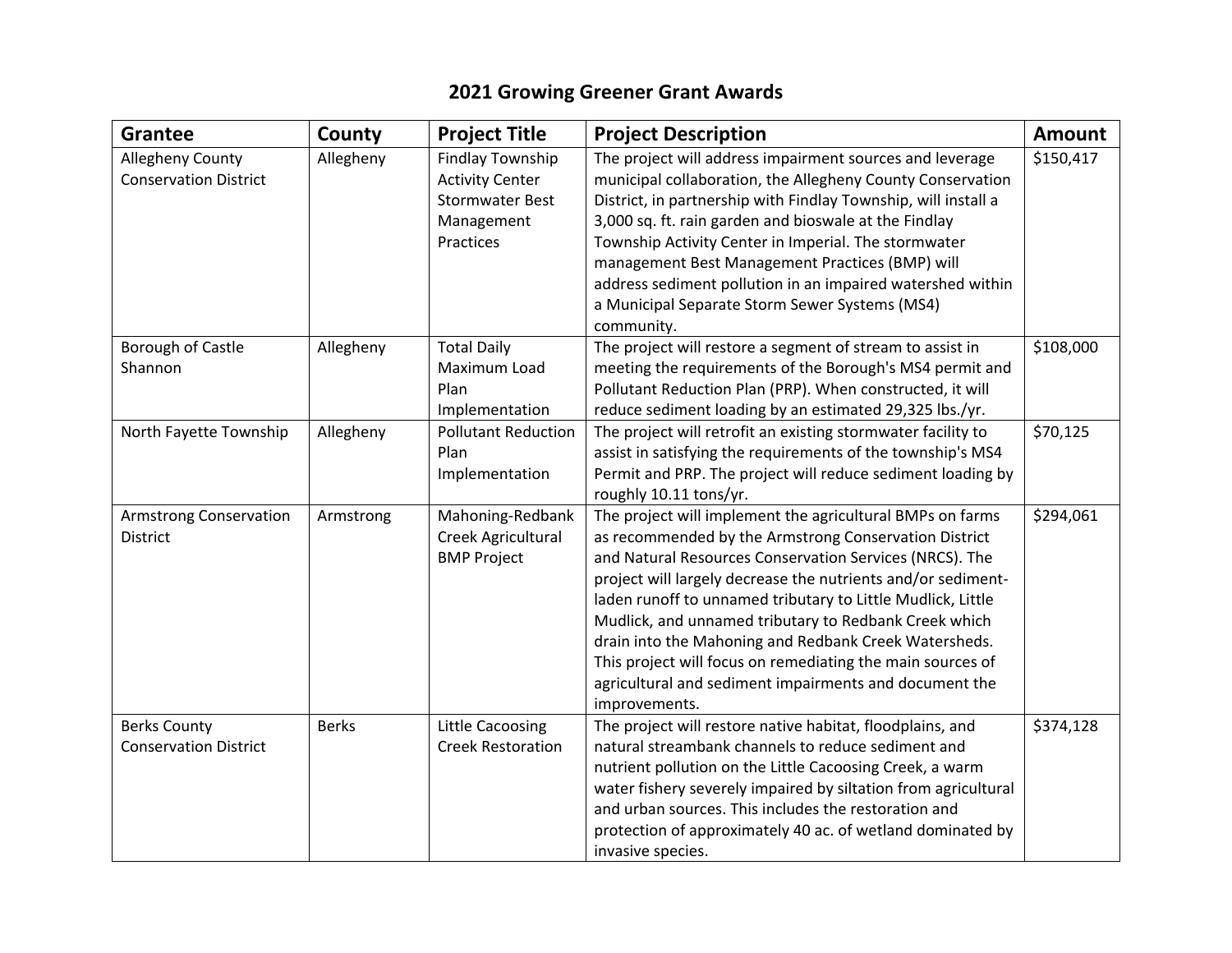| <b>Grantee</b>                                         | County       | <b>Project Title</b>                                                                                                                    | <b>Project Description</b>                                                                                                                                                                                                                                                                                                                                                                                                                                                                                                                                                                                                                                                                                               | <b>Amount</b> |
|--------------------------------------------------------|--------------|-----------------------------------------------------------------------------------------------------------------------------------------|--------------------------------------------------------------------------------------------------------------------------------------------------------------------------------------------------------------------------------------------------------------------------------------------------------------------------------------------------------------------------------------------------------------------------------------------------------------------------------------------------------------------------------------------------------------------------------------------------------------------------------------------------------------------------------------------------------------------------|---------------|
| Fleetwood Borough                                      | <b>Berks</b> | <b>Willow Creek</b><br>Streambank<br><b>Restoration Phase I</b>                                                                         | The project will improve 470 Linear Feet (LF) of Willow<br>Creek at the Fleetwood Community Park. The construction<br>project will repair the most severely-eroded sections of<br>streambank, prevent erosion, and enhance aquatic habitat<br>within the creek. The project will include installations along<br>the embankment face (log deflectors, stacked coir rolls, and<br>plantings), as well as, instream measures (J hooks, cross<br>vanes, and boulder deflectors) to reduce scour and create<br>plunge pools for fish habitat. The estimated pollutant load<br>reductions are 28.2 lbs./yr. of phosphorus and 10.55<br>tons/yr. of sediment and will assist with the borough's MS4<br>requirements in the PRP. | \$145,438     |
| Altoona Water Authority                                | Blair        | <b>Kittanning Run</b><br><b>Restoration Plan</b><br>Assessment                                                                          | Kittanning Run has shown elevated levels of acidity, sulfates,<br>and metals with low pH. Mitigation of past and current<br>pollution on this 8.2 mile stream would provide an integral<br>supplemental emergency source of drinking water and<br>improve the property values of approximately 98 parcels<br>that are adjacent to the impaired stream as it flows<br>downstream through Altoona, Logan Township, and<br>Allegheny Township.                                                                                                                                                                                                                                                                              | \$50,537      |
| <b>Bucks County Audubon</b><br>Society at Honey Hallow | <b>Bucks</b> | Honey Hollow<br>Creek Dam<br>Deregulation,<br><b>Stream Stabilization</b><br>and Floodplain<br>Restoration:<br>Design and<br>Permitting | Bucks County Audubon Society at Honey Hollow seeks<br>funding for the design and permit phase of a dam<br>deregulation, stream stabilization and floodplain restoration<br>on an existing impoundment on the Honey Hollow Creek.                                                                                                                                                                                                                                                                                                                                                                                                                                                                                         | \$154,100     |
| Langhorne Manor<br>Borough                             | <b>Bucks</b> | Comly Avenue<br><b>Water Quality</b><br>Improvements                                                                                    | The project includes the design and construction of a<br>stormwater detention basin, rain garden, and related<br>stormwater conveyance infrastructure. The project will<br>address impairments to the Neshaminy Creek watershed<br>and result in the creation of BMPs that are outlined in the<br>borough's PRP. The estimated load reductions are 811.2<br>lbs./yr. of nitrogen, 52.07 lbs./yr. of phosphorus, and 15.96<br>tons/yr. of sediment.                                                                                                                                                                                                                                                                       | \$230,000     |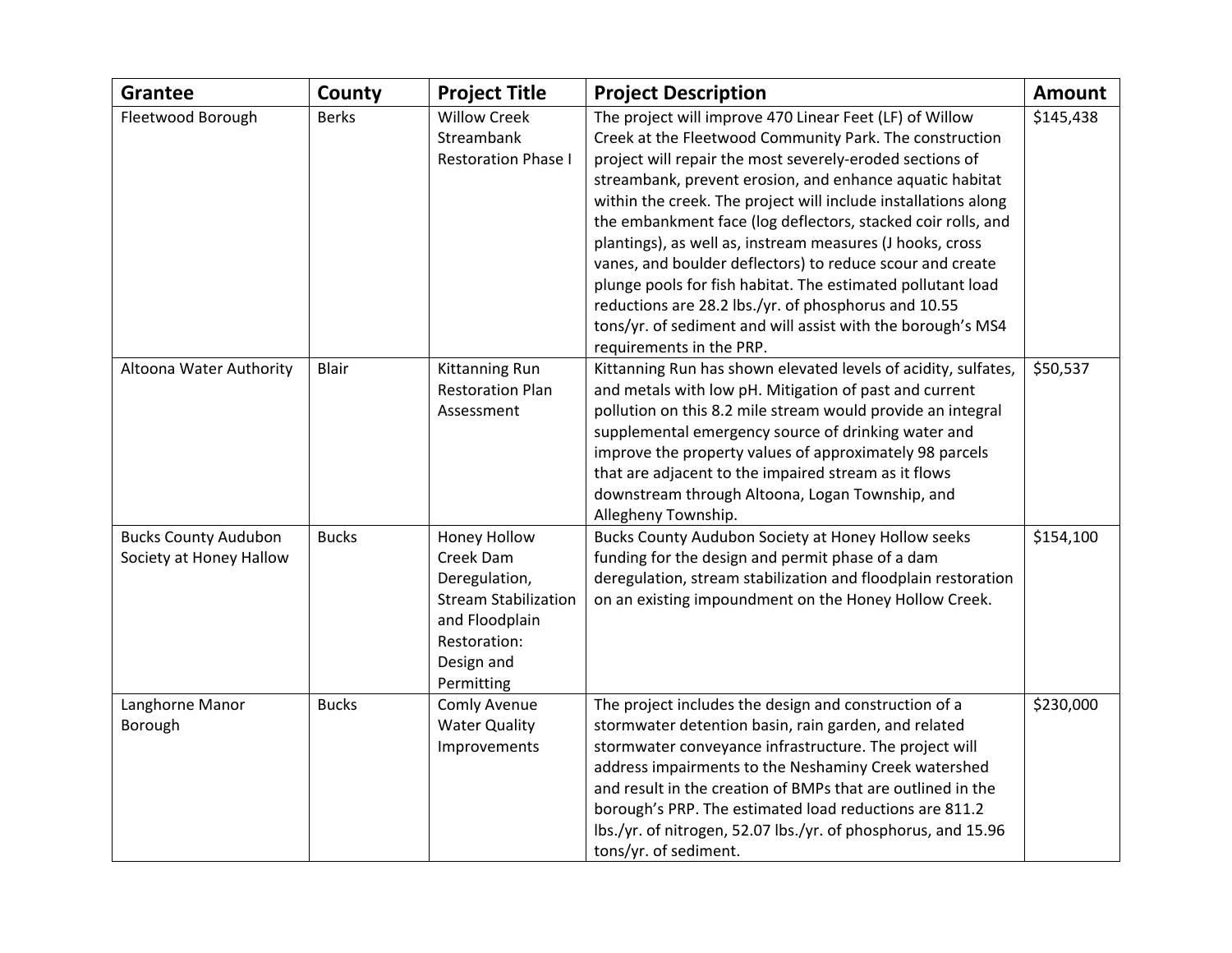| <b>Grantee</b>                                 | County       | <b>Project Title</b>                                                                                  | <b>Project Description</b>                                                                                                                                                                                                                                                                                                                                                                                                                                                                     | <b>Amount</b> |
|------------------------------------------------|--------------|-------------------------------------------------------------------------------------------------------|------------------------------------------------------------------------------------------------------------------------------------------------------------------------------------------------------------------------------------------------------------------------------------------------------------------------------------------------------------------------------------------------------------------------------------------------------------------------------------------------|---------------|
| Northampton Township                           | <b>Bucks</b> | Northampton<br><b>Crossing Basin</b><br>Retrofit                                                      | The project will support the design and construction of<br>retrofitting an existing detention basin in the Northampton<br>Crossing Subdivision at the intersections of Holland Road                                                                                                                                                                                                                                                                                                            | \$300,000     |
|                                                |              |                                                                                                       | and Upper Holland Road. The project will include the design<br>and construction of bioretention areas and wetsite-tolerant                                                                                                                                                                                                                                                                                                                                                                     |               |
|                                                |              |                                                                                                       | perennials to reduce flow, improve water quality, and<br>contributing towards the township's MS4 permit and PRP.                                                                                                                                                                                                                                                                                                                                                                               |               |
| <b>Wildlands Conservancy</b><br>Inc            | <b>Bucks</b> | <b>Delaware River</b><br>Tributary<br>Restoration                                                     | The project will complete a dam removal large scale<br>restoration project along an unnamed, headwater tributary<br>to the Delaware River. The project will manage sediment<br>trapped behind the dam and move it off site, addressing<br>tons of sediment impairing the stream and instream habitat.<br>Restoring the natural flowing channel will restore aquatic<br>habitat and fish passage, increase dissolved oxygen levels,<br>and decrease currently elevated stream temperature.      | \$136,617     |
|                                                |              |                                                                                                       | Planting the recreated wetland and floodplain will enhance<br>species diversity and assist in flood management and<br>ground water recharge. Establishing a native riparian buffer<br>will stabilize the stream banks, protect water quality, and<br>enhance wildlife habitat.                                                                                                                                                                                                                 |               |
| Cambria County<br><b>Conservation District</b> | Cambria      | Cambria County<br>Chesapeake Bay<br>Watershed<br>Sediment and<br><b>Nutrient Reduction</b><br>Program | The project will target local watersheds to reduce sediment<br>and nutrient loading by installing fish-enhancement<br>structures to stabilized streambanks and lake shorelines as<br>well as agricultural BMPs. The district will partner with the<br>Pennsylvania Fish and Boat Commission, Prince Gallitzin<br>State Park, local municipalities and authorities, private<br>landowners, and contractors to reduce sediment loading<br>into local stream and lakes and improve water quality. | \$580,916     |
| Jim Thorpe Borough                             | Carbon       | <b>Restoration of Silk</b><br>Mill Run in Jim<br>Thorpe                                               | The project will complete the design and permitting for a<br>large-scale restoration project along the Silk Mill Run in<br>Carbon County. The design plans will include the removal of<br>five obsolete dams; development of erosion and sediment<br>control plans; and stream restoration to address nonpoint<br>source pollution impairing a Cold-Water Fishery and Class A<br>brook trout and Wild Trout Water stream.                                                                      | \$200,000     |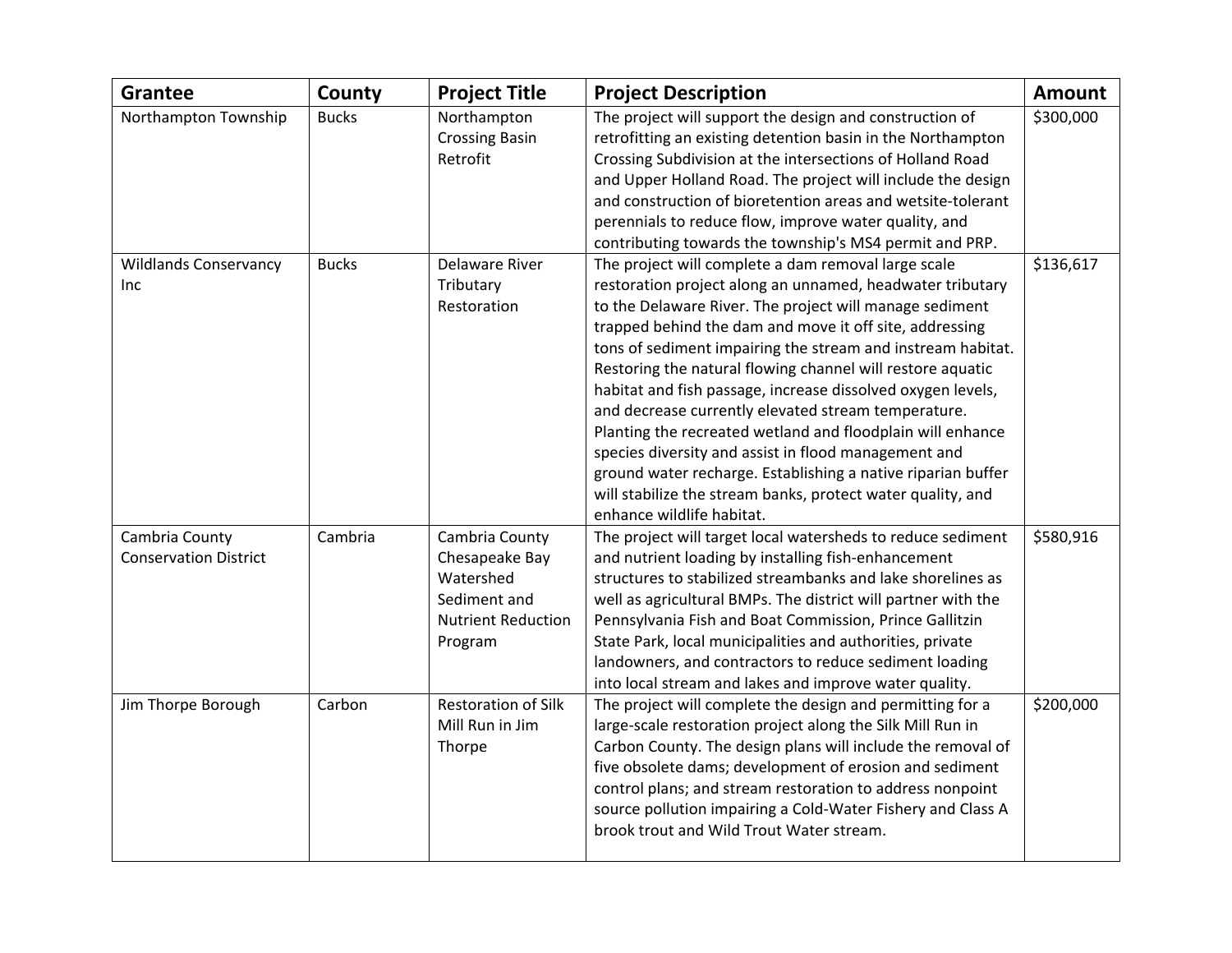| <b>Grantee</b>                | County  | <b>Project Title</b>        | <b>Project Description</b>                                    | <b>Amount</b> |
|-------------------------------|---------|-----------------------------|---------------------------------------------------------------|---------------|
| <b>Wildlands Conservancy</b>  | Carbon, | Mud Run                     | The project will restore two stream sites within the Mud      | \$75,152      |
| Inc                           | Monroe  | Watershed                   | Run watershed, including riparian buffer plantings, instream  |               |
|                               |         | Restoration                 | habitat restoration for streambank stabilization, and dam     |               |
|                               |         |                             | removal.                                                      |               |
| <b>Brandywine Conservancy</b> | Chester | Assessing and               | The Brandywine Conservancy will work with the Delaware        | \$269,298     |
| and Museum of Art             |         | <b>Improving Water</b>      | River Watershed Initiative (DRWI) Brandywine-Christina        |               |
|                               |         | Quality in the              | Cluster partners, conservation organizations, and other       |               |
|                               |         | Brandywine-                 | stakeholders to achieve measurable water quality              |               |
|                               |         | Christina                   | improvements by implementing agricultural BMPs in the         |               |
|                               |         | Watershed                   | Brandywine Headwaters, Red Clay Creek, and White Clay         |               |
|                               |         |                             | Creek Focus Areas of the DRWI Brandywine-Christina            |               |
|                               |         |                             | Cluster. The project will conduct Focus Area Feasibility and  |               |
|                               |         |                             | Opportunity Assessments to identify strategic watershed-      |               |
|                               |         |                             | scale water quality interventions on select properties that   |               |
|                               |         |                             | do not qualify for agricultural BMP funding, culminating in   |               |
|                               |         |                             | two pilot projects based on the results of the assessment.    |               |
| <b>Chester County</b>         | Chester | Mushroom Farm               | The project will address the management of mushroom           | \$199,680     |
| <b>Conservation District</b>  |         | Resource                    | industry byproducts. Position deliverables have been          |               |
|                               |         | Conservationist             | established in order to reduce nonpoint source loading to     |               |
|                               |         |                             | local streams and tributaries, including within the           |               |
|                               |         |                             | Chesapeake Bay Watershed, as mushroom production              |               |
|                               |         |                             | continues to expand within this geography. The estimated      |               |
|                               |         |                             | pollutant load reductions are 1,400 lbs./yr. of nitrogen, 654 |               |
|                               |         |                             | lbs./yr. of phosphorus, and 33 tons/yr. of sediment.          |               |
| <b>Stroud Water Research</b>  | Chester | <b>Agricultural BMPs</b>    | The project will implement 55 agricultural BMPs to address    | \$495,944     |
| Center Inc                    |         | and Forested                | livestock threats to water quality and 11.27 ac. of riparian  |               |
|                               |         | <b>Buffers for Red Clay</b> | forest buffers on three equine operations in the Delaware     |               |
|                               |         | <b>Creek 2022</b>           | River Watershed Initiative Phase 2 focus areas. The BMPs      |               |
|                               |         |                             | will address equine manure handling and heavy use areas,      |               |
|                               |         |                             | grass waterways to address erosion, riparian forested         |               |
|                               |         |                             | buffers, off-stream livestock watering, livestock exclusion   |               |
|                               |         |                             | fencing, and stabilized stream crossings. The projects are a  |               |
|                               |         |                             | focused effort in this catchment to comprehensively address   |               |
|                               |         |                             | water quality threats and protect stream health. The project  |               |
|                               |         |                             | is estimated to reduce 5,522.5 lbs./yr. of nitrogen, 753.7    |               |
|                               |         |                             | lbs./yr. of phosphorus, and 272.37 tons/yr. of sediment.      |               |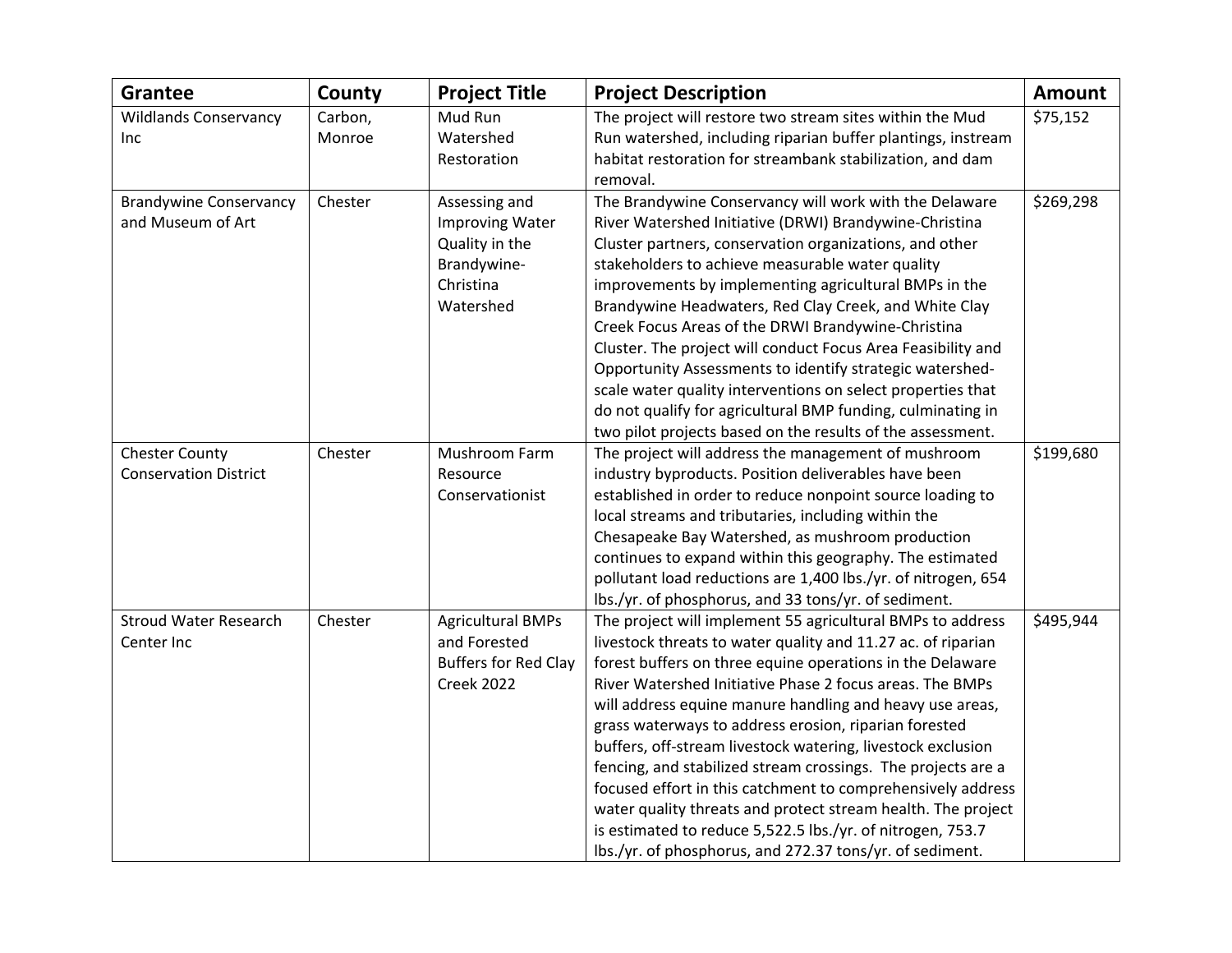| <b>Grantee</b>                                  | County   | <b>Project Title</b>                                                                                     | <b>Project Description</b>                                                                                                                                                                                                                                                                                                                                                                                                                                                                                                                                                                  | <b>Amount</b> |
|-------------------------------------------------|----------|----------------------------------------------------------------------------------------------------------|---------------------------------------------------------------------------------------------------------------------------------------------------------------------------------------------------------------------------------------------------------------------------------------------------------------------------------------------------------------------------------------------------------------------------------------------------------------------------------------------------------------------------------------------------------------------------------------------|---------------|
| Tredyffrin Township                             | Chester  | Tredyffrin<br>Township Rain<br>Garden Program                                                            | The project will educate township citizens about the value<br>of rain gardens via designing and constructing two public<br>rain gardens and educational events. Design and build 13<br>residential rain gardens.                                                                                                                                                                                                                                                                                                                                                                            | \$12,740      |
| Tredyffrin Township                             | Chester  | <b>Bair Road/Trout</b><br>Creek Infiltration,<br>Water Quality and<br><b>Flood Mitigation</b><br>Project | The project will capture, treat, control and infiltrate<br>stormwater runoff from over 19 ac. of upstream residential<br>drainage area with the construction of two subsurface<br>storage and infiltration beds. Combined, the two infiltration<br>beds with a high-capacity storage system will store nearly<br>15,000 cubic feet (110,000 gallons) of stormwater runoff to<br>manage approximately 7,400 lbs./yr. of Total Suspended<br>Solids.                                                                                                                                           | \$340,000     |
| <b>Clarion Conservation</b><br>District         | Clarion  | Little Coon Run<br><b>AMD Treatment</b><br>System<br>Maintenance and<br>Monitoring                       | The AMD passive treatment system on Little Coon Run must<br>be maintained and cleaned of the iron oxide sludge and<br>excess vegetation to continue to efficiently treat the AMD-<br>impacted stream and maintain water quality. The project<br>will assess other sources of AMD discharges in the<br>headwaters to determine appropriate treatment options as<br>additional alkalinity would further improve water quality.                                                                                                                                                                | \$112,561     |
| Columbia County<br><b>Conservation District</b> | Columbia | Columbia Nutrient<br><b>Reduction Project</b>                                                            | The project will reduce erosion, sediment and agricultural<br>runoff by implementing BMPs on three sites to reduce the<br>nutrient and sediment pollutant loads entering waterbodies<br>within the Cully Run, West Hemlock Creek, and Roaring<br>Creek Watersheds. The project is estimated to reduce<br>50,552 lbs./yr. of nitrogen, 40,256 lbs./yr. of phosphorus,<br>and 270 tons/yr. of sediment.                                                                                                                                                                                       | \$121,094     |
| Columbia County<br><b>Conservation District</b> | Columbia | Kinney Run<br>Watershed<br>Improvements                                                                  | The district will work with the Town of Bloomsburg on three<br>Kinney Run watershed projects. The projects include<br>reconstruction of an overgrown stormwater bypass channel,<br>infiltration basin, 1,300 LF of in-stream fish habitat and<br>streambank stabilization structures, and 11 acres of lawn<br>conversion to pollinator meadow and riparian buffer. The<br>project will contribute towards Bloomsburg's MS4<br>requirements in the PRP. The estimated pollutant load<br>reductions are 250 lbs./yr. of nitrogen, 226 lbs./yr. of<br>phosphorus, and 75 tons/yr. of sediment. | \$245,000     |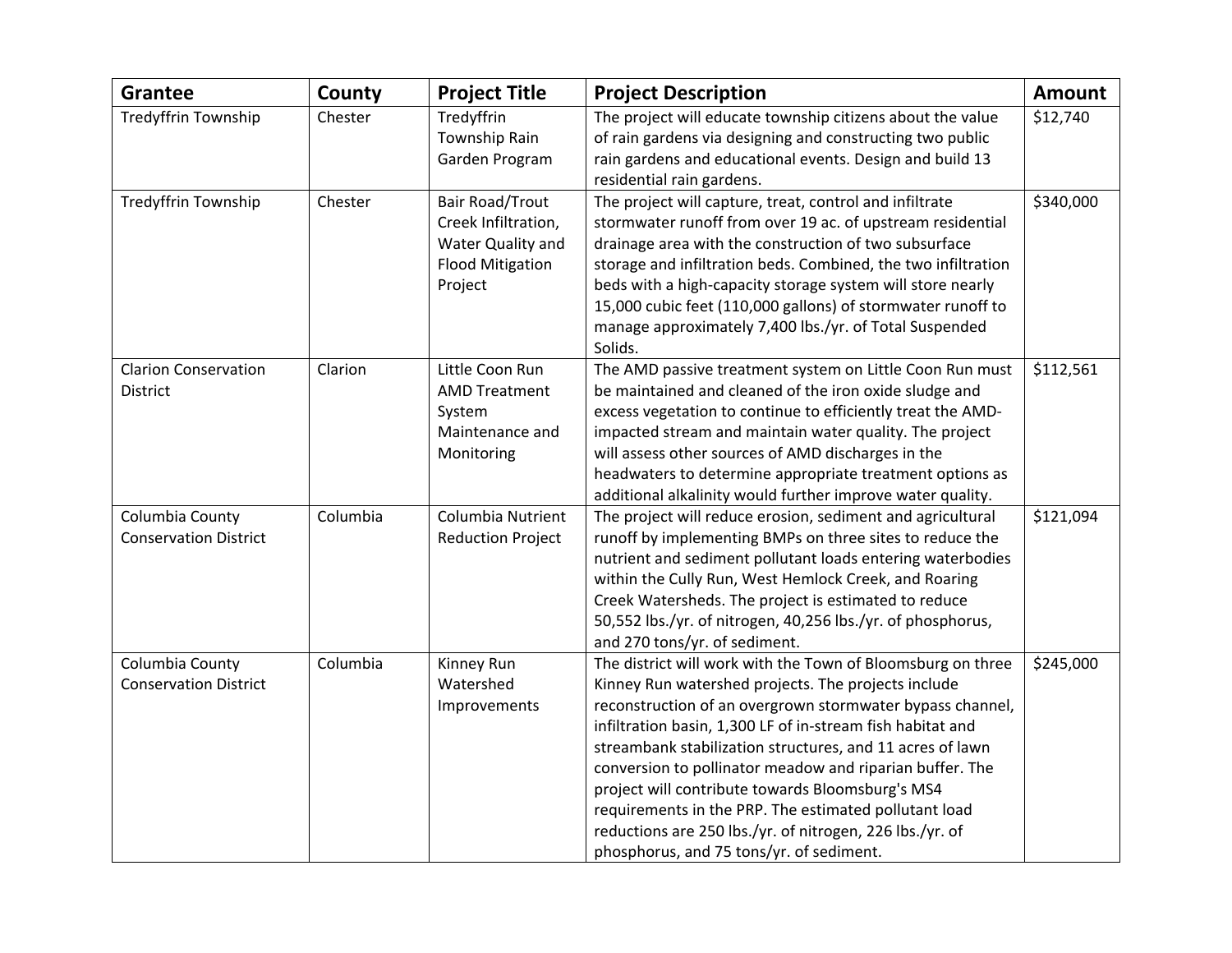| <b>Grantee</b>         | County   | <b>Project Title</b>        | <b>Project Description</b>                                   | <b>Amount</b> |
|------------------------|----------|-----------------------------|--------------------------------------------------------------|---------------|
| Borough of Penbrook    | Dauphin  | Penbrook Borough            | Penbrook Borough will construct a new stormwater             | \$280,000     |
|                        |          | Stormwater                  | management facility to reduce stormwater volumes and         |               |
|                        |          | <b>Management Basin</b>     | velocities before discharging into an unnamed tributary to   |               |
|                        |          |                             | Asylum Run, an impaired stream caused by urban               |               |
|                        |          |                             | runoff/storm sewers. This project will result in significant |               |
|                        |          |                             | reductions in sediment and nutrient loading rates, protect   |               |
|                        |          |                             | the stream channel and riparian corridor, and support water  |               |
|                        |          |                             | quality efforts of the Penbrook Borough PRP, Paxton Creek    |               |
|                        |          |                             | Total Maximum Daily Load (TMDL), and the Phase 3 WIP in      |               |
|                        |          |                             | support of the Chesapeake Bay TMDL. The estimated            |               |
|                        |          |                             | pollutant load reductions are 502 lbs./yr. of nitrogen, 16   |               |
|                        |          |                             | lbs./yr. of phosphorus, and 45 tons/yr. of sediment.         |               |
| Capital Area Greenbelt | Dauphin  | Spring Creek Ivey           | The project will improve Spring Creek's health by reducing   | \$230,150     |
| Association            |          | <b>Apartments Site</b>      | sediment discharge from a segment of Spring Creek that is    |               |
|                        |          | <b>Stream Stabilization</b> | impaired by siltation, and it will provide habitat diversity |               |
|                        |          | Project                     | supporting a self-sustaining and healthy aquatic ecosystem.  |               |
|                        |          |                             | The project will (1) construct streambank stabilization to   |               |
|                        |          |                             | arrest erosion, reduce sediment and nutrients pollutant      |               |
|                        |          |                             | loads, improve instream and riparian habitat, encourage      |               |
|                        |          |                             | infiltration and plant uptake of nutrients along the stream  |               |
|                        |          |                             | perimeter, and promote flood flow attenuation; (2) Restore   |               |
|                        |          |                             | aquatic habitat and creation of shelter spaces (holding      |               |
|                        |          |                             | habitat) for fish and other aquatic organisms; (3) Initiate  |               |
|                        |          |                             | invasive vegetation management and vegetation restoration    |               |
|                        |          |                             | using native plant materials supporting a diverse and self-  |               |
|                        |          |                             | sustaining ecosystem; and (4) Prevent stormwater and trail   |               |
|                        |          |                             | infrastructure collapse and the accompanying pollution       |               |
|                        |          |                             | threat of sediment discharge into the stream. The estimated  |               |
|                        |          |                             | pollutant load reductions are 96 lbs./yr. of nitrogen, 87    |               |
|                        |          |                             | lbs./yr. of phosphorus, and 28.75 tons/yr. of sediment.      |               |
| Darby Township         | Delaware | Conway Park                 | The project will stabilize and reconnect 700 LF of           | \$216,300     |
|                        |          | Streambank                  | Hermesprota Creek to its floodplain and create a 1.3 ac.     |               |
|                        |          | <b>Restoration Water</b>    | forested riparian buffer which will improve water quality    |               |
|                        |          | Quality                     | and reduce downstream flooding in the socio-economically     |               |
|                        |          | Improvement                 | challenged lower portion of Darby Township. The estimated    |               |
|                        |          | Project                     | pollutant load reductions are 40.25 tons/yr. of sediment.    |               |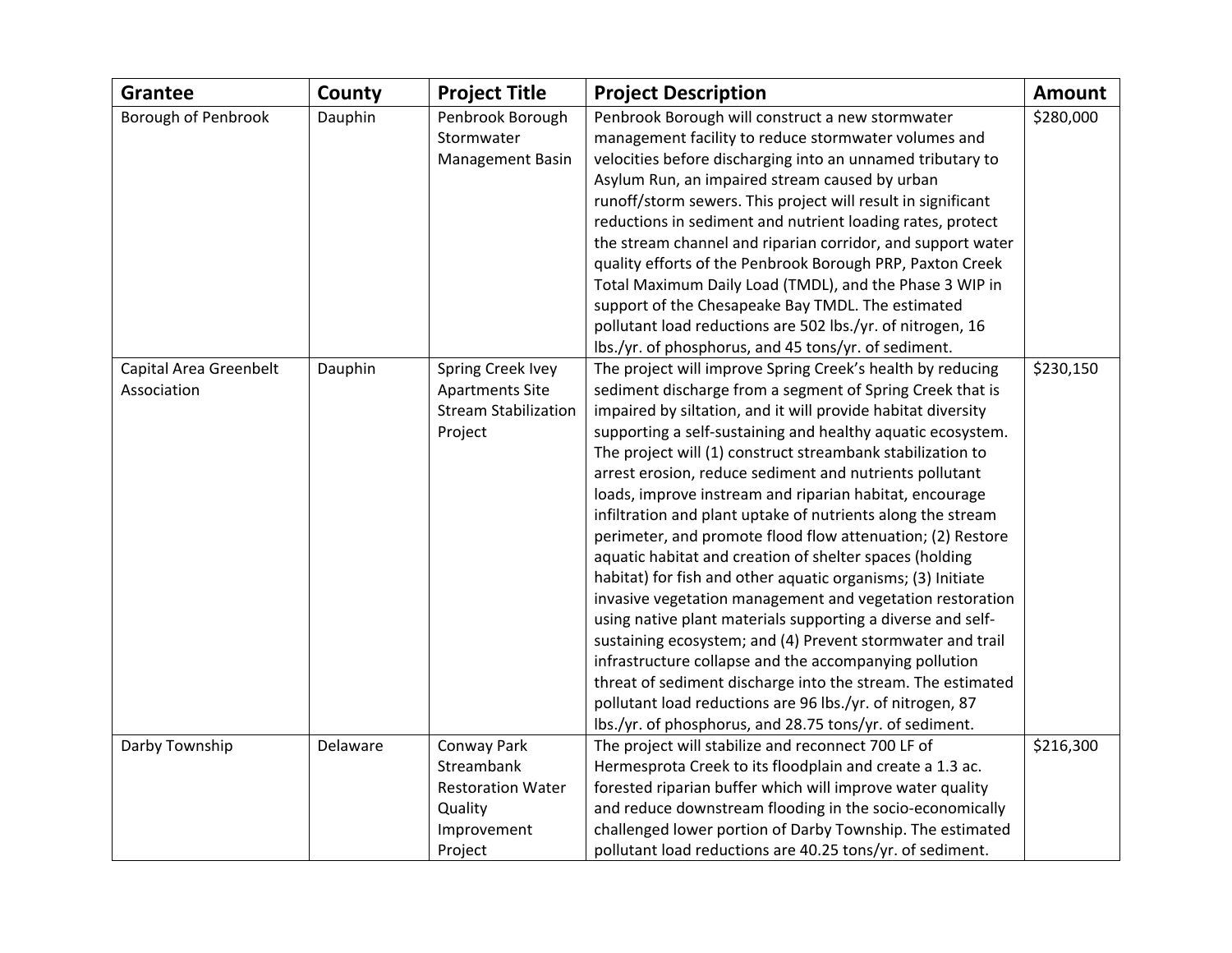| <b>Grantee</b>         | County       | <b>Project Title</b>                      | <b>Project Description</b>                                                                                             | <b>Amount</b> |
|------------------------|--------------|-------------------------------------------|------------------------------------------------------------------------------------------------------------------------|---------------|
| Glenolden Borough      | Delaware     | Improving Wildlife<br>and Aquatic Habitat | The project will improve water quality, reduce flooding, and<br>improve habitat and user access in Glenolden Community | \$224,750     |
|                        |              | in Glenolden                              | Park using green stormwater infrastructure. The project will                                                           |               |
|                        |              | <b>Community Park</b>                     | have direct water quality benefits to the Muckinpates Creek,                                                           |               |
|                        |              |                                           | downstream Darby Creek and the Heinz Refuge, that suffer                                                               |               |
|                        |              |                                           | from uncontrolled urban runoff and contribute to                                                                       |               |
|                        |              |                                           | downstream flooding. The project works in partnership with                                                             |               |
|                        |              |                                           | the Eastern Delaware County Stormwater Collaborative will                                                              |               |
|                        |              |                                           | install a 600 LF naturalized bioswale, 1 ac. of forested                                                               |               |
|                        |              |                                           | riparian buffer, and 400 LF of streambank restoration with                                                             |               |
|                        |              |                                           | estimated pollutant load reductions of 38.5 tons/yr. The                                                               |               |
|                        |              |                                           | reconnection of the stream to the floodplain will allow                                                                |               |
|                        |              |                                           | moderate floodwaters to enter the forested riparian buffer,                                                            |               |
|                        |              |                                           | helping to reduce downstream flooding.                                                                                 |               |
| Radnor Township        | Delaware     | West Wayne                                | The project is a water quality improvement, MS4 pollutant                                                              | \$480,000     |
|                        |              | Preserve Water                            | load and flood reduction project in Radnor Township. The                                                               |               |
|                        |              | Quality                                   | project will regrade and restore the West Wayne Preserve                                                               |               |
|                        |              | Improvements and                          | for stormwater capture and slow release along with                                                                     |               |
|                        |              | <b>Flood Reduction</b>                    | installation of two subsurface storage systems under the                                                               |               |
|                        |              | Project                                   | highly-used, public Friends of Radnor Trail Park. The project                                                          |               |
|                        |              |                                           | will convert an existing parking lot into porous pavement                                                              |               |
|                        |              |                                           | with new inlet connections along adjacent streets. The                                                                 |               |
|                        |              |                                           | estimated pollutant load reductions are 255.2 lbs./yr. of                                                              |               |
|                        |              |                                           | nitrogen, 17.9 lbs./yr. of phosphorus, and 17.8 tons/yr. of                                                            |               |
|                        |              |                                           | sediment.                                                                                                              |               |
| Pennsylvania Resources | Delaware,    | <b>Growing Greener</b>                    | The project will partner with six organizations implementing                                                           | \$244,475     |
| Council, Inc.          | Philadelphia | Communities                               | small scale green stormwater infrastructure and                                                                        |               |
|                        |              |                                           | conservation landscaping on residential properties. The                                                                |               |
|                        |              |                                           | project will create a clearinghouse of information and                                                                 |               |
|                        |              |                                           | expand an apprenticeship program that offer workshop and                                                               |               |
|                        |              |                                           | hands on training for volunteers and municipal groups. The                                                             |               |
|                        |              |                                           | project is estimated to construct 75 new rain gardens and                                                              |               |
|                        |              |                                           | bioswales creating approximately .52 acres of new habitat,                                                             |               |
|                        |              |                                           | plant 200 trees, install 20 flow-through planters that                                                                 |               |
|                        |              |                                           | removes an estimated 95.30 lbs./yr. of nitrogen, and 10.01                                                             |               |
|                        |              |                                           | lbs./yr. of phosphorus, and 4.46 tons/yr. of sediment.                                                                 |               |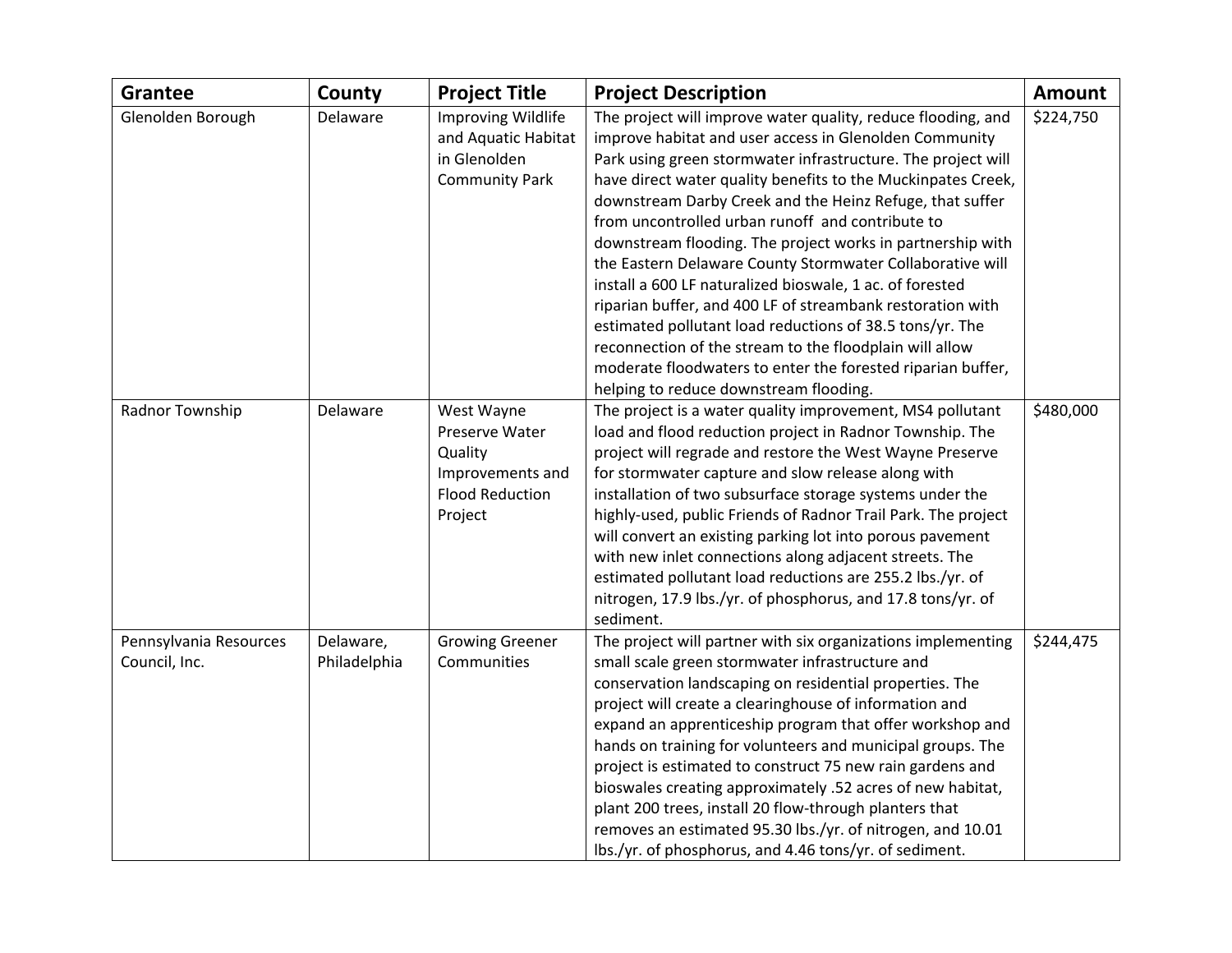| <b>Grantee</b>                                       | County   | <b>Project Title</b>                                                                                 | <b>Project Description</b>                                                                                                                                                                                                                                                                                                                                                                                                                               | <b>Amount</b> |
|------------------------------------------------------|----------|------------------------------------------------------------------------------------------------------|----------------------------------------------------------------------------------------------------------------------------------------------------------------------------------------------------------------------------------------------------------------------------------------------------------------------------------------------------------------------------------------------------------------------------------------------------------|---------------|
| <b>Elk County Conservation</b><br><b>District</b>    | Elk      | Johnson Run AMD<br>Treatment<br>Remediation                                                          | The project will provide maintenance to a passive AMD<br>treatment system in the Johnson Run headwaters, which<br>supports naturally-producing trout populations. The project<br>will reduce an estimated 4 lbs./day of iron, 10 lbs./day of<br>manganese, 14 lbs./day of aluminum, and 132 lbs./day of<br>acidity pollutant loads.                                                                                                                      | \$138,702     |
| City of Erie                                         | Erie     | McDannell Run<br><b>Restoration Design</b><br>and Construction                                       | The project will develop a stream restoration design for<br>McDannell Run in McClelland Park. The resulting design plan<br>will be used for construction to address nonpoint source<br>pollution impacts on McDannell Run.                                                                                                                                                                                                                               | \$210,720     |
| <b>Erie County Conservation</b><br><b>District</b>   | Erie     | PA VinES (Vested in<br>Environmental<br>Sustainability) in<br>the Lake Erie<br>Watershed             | By utilizing a vineyard owner self-assessment book and<br>education and outreach opportunities, the project will<br>reduce nutrient and sediment pollution in water resources<br>throughout the Lake Erie Watershed.                                                                                                                                                                                                                                     | \$249,500     |
| Western Pennsylvania<br>Conservancy                  | Fayette  | <b>Back Creek Stream</b><br><b>Restoration Project</b>                                               | The Back Creek Restoration project will stabilize<br>approximately 240 LF of eroding streambank by installing<br>fish habitat enhancement structures to reduce sediment<br>pollutant loads on a tributary to Indian Creek.                                                                                                                                                                                                                               | \$30,891      |
| Franklin County<br><b>Conservation District</b>      | Franklin | West Branch<br>Conococheague<br>Tributary<br>Floodplain<br>Restoration -<br>Design and<br>Permitting | The project will design and permit of a floodplain<br>restoration along approximately 3,800 LF of a severely-<br>degraded unnamed tributary to the West Branch<br>Conococheague Creek.                                                                                                                                                                                                                                                                   | \$117,500     |
| <b>Greene County</b><br><b>Conservation District</b> | Greene   | Willis Farm Stream<br>Stabilization and<br>Fencing                                                   | The project will stabilize approximately 1,200 ft. of severely-<br>eroded streambanks and install 4,000 ft. of streambank<br>fencing on Pumpkin Run. The project will install a stabilized<br>stream crossing and three livestock off-stream watering<br>systems on the farm to facilitate rotational grazing. The<br>estimated pollutant load reductions are 479 lbs./yr. of<br>nitrogen, 264 lbs./yr. of phosphorus, and 87.9 tons/yr. of<br>sediment. | \$111,578     |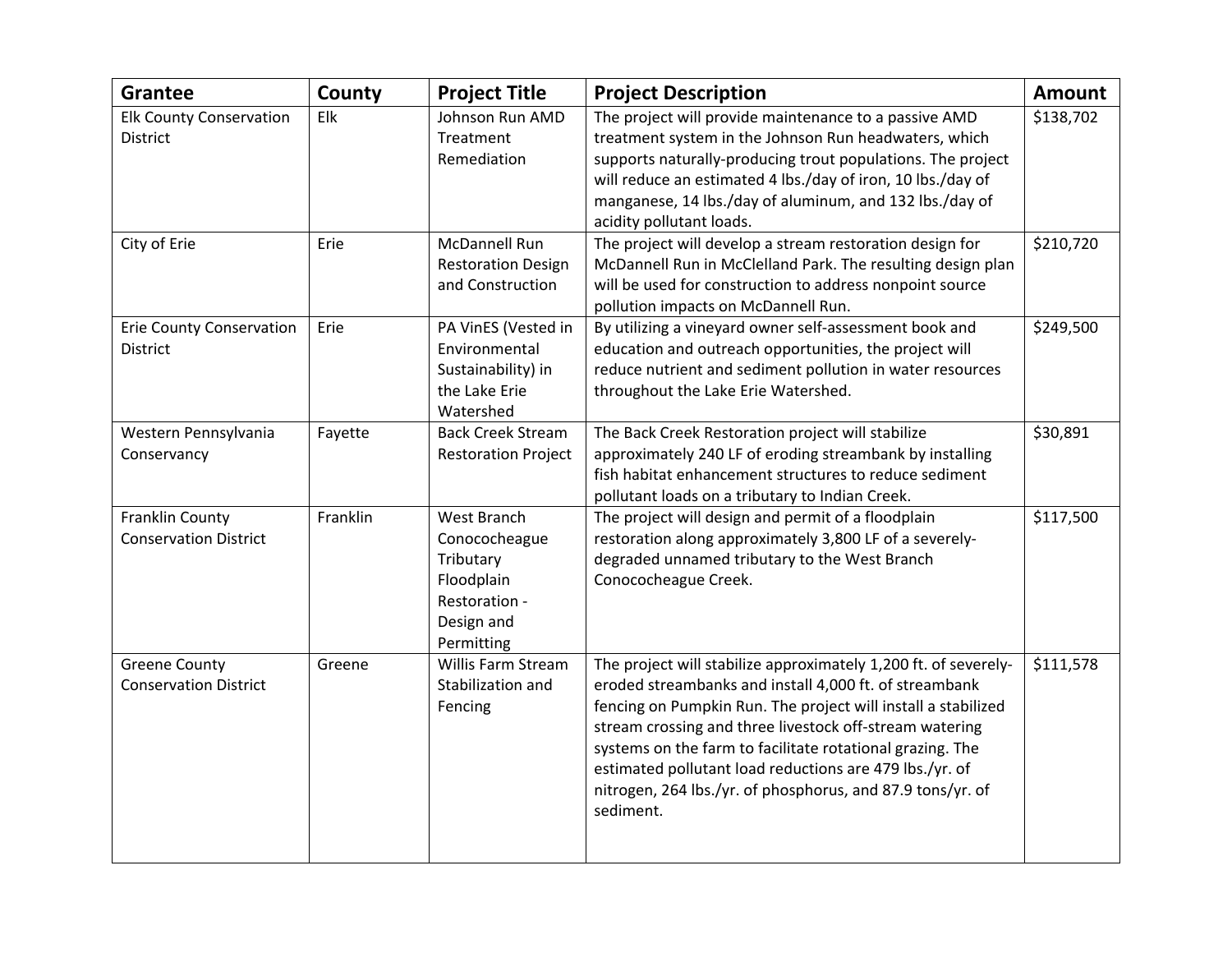| <b>Grantee</b>               | County     | <b>Project Title</b>      | <b>Project Description</b>                                      | <b>Amount</b> |
|------------------------------|------------|---------------------------|-----------------------------------------------------------------|---------------|
| The Trust For Tomorrow       | Huntingdon | Tuscarora Creek           | The project seeks to repair erosion along Tuscarora Creek,      | \$88,510      |
|                              |            | <b>Bank Stabilization</b> | where it threatens to undermine the Tell Township               |               |
|                              |            | Project                   | Municipal Building along Tuscarora Creek Road. The project      |               |
|                              |            |                           | will create floodplain benches and stabilize them with          |               |
|                              |            |                           | habitat structures, such as log vanes and mudsills. A riparian  |               |
|                              |            |                           | buffer will be planted on the newly-created floodplains to      |               |
|                              |            |                           | provide vegetative stability, as well as, habitat benefits for  |               |
|                              |            |                           | aquatic and avian species. The estimated pollutant load         |               |
|                              |            |                           | reductions are 251.1 lbs./yr. of nitrogen, 7.2 lbs./yr. of      |               |
|                              |            |                           | phosphorus, and 15.7 tons/yr. of sediment.                      |               |
| Western Pennsylvania         | Indiana    | <b>Yellow Creek</b>       | This project will stabilize an eroding streambank and           | \$51,374      |
| Conservancy                  |            | Streambank                | improve in-stream habitat on a 1,080 LF trout-stocked           |               |
|                              |            | Stabilization             | section of Yellow Creek, located upstream of Yellow Creek       |               |
|                              |            |                           | Lake in Indiana County. The estimated pollutant load            |               |
|                              |            |                           | reductions are 9 lbs./yr. of nitrogen, 4 lbs./yr. of            |               |
|                              |            |                           | phosphorus, and 6.8 tons/yr. of sediment.                       |               |
| Jefferson County             | Jefferson  | Rattlesnake Stream        | The project is to install 2,000 LF of streambank restoration    | \$276,150     |
| <b>Conservation District</b> |            | Improvement               | along Rattlesnake Creek to reduce erosion and                   |               |
|                              |            | Project                   | sedimentation; create aquatic habitat for trout and other       |               |
|                              |            |                           | organisms; increase floodplain resiliency along the riparian    |               |
|                              |            |                           | corridor; and protect properties. The project is estimated to   |               |
|                              |            |                           | reduce 104.6 tons/yr. of sediment loads.                        |               |
| Little Conestoga Creek       | Lancaster  | Little Conestoga          | The 5,610 LF of stream and floodplain restoration project is    | \$2,246,580   |
| Foundation                   |            | <b>Blue-Green</b>         | along a 2.5 mile stretch of creek in the Little Conestoga Blue- |               |
|                              |            | Corridor Floodplain       | Green Corridor Project that exhibit steep, eroding banks        |               |
|                              |            | Restoration               | contributing legacy sediments and nutrients impairing water     |               |
|                              |            |                           | quality. The design, engineering, and construction work         |               |
|                              |            |                           | performed in this project will create improvements that will    |               |
|                              |            |                           | contribute to the Chesapeake Bay Countywide Action Plan         |               |
|                              |            |                           | (CAP) implementation, with significant sediment, nitrogen,      |               |
|                              |            |                           | and phosphorus pollutant reductions, including reducing         |               |
|                              |            |                           | 4,268 lbs./yr. of nitrogen, 836 lbs./yr. of phosphorus, and     |               |
|                              |            |                           | 501.53 tons/yr. of sediment. It will enhance the ability of the |               |
|                              |            |                           | Little Conestoga Creek to handle severe weather events,         |               |
|                              |            |                           | provide floodplain restoration, habitat creation, and           |               |
|                              |            |                           | biodiversity restoration.                                       |               |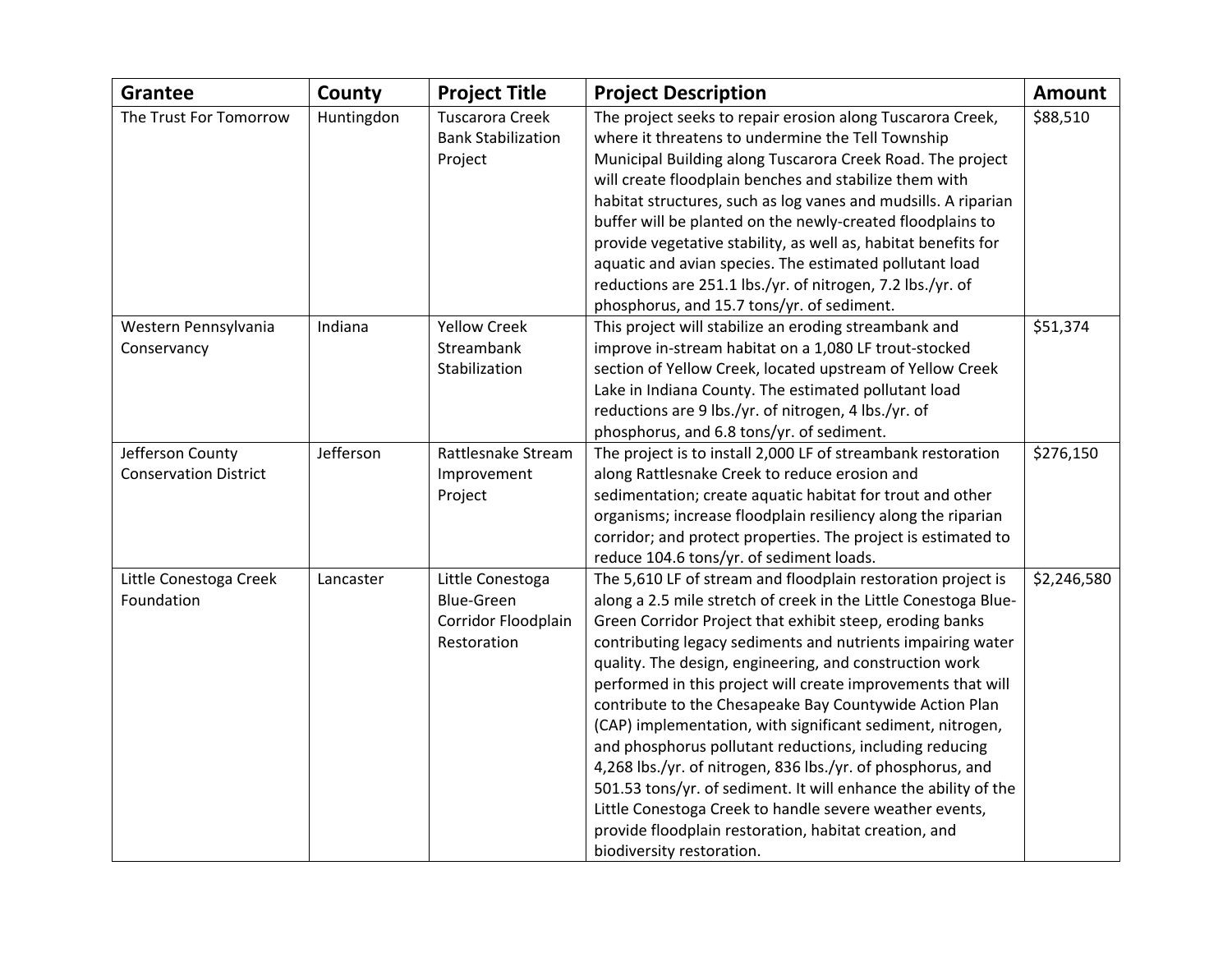| <b>Grantee</b>                                | County    | <b>Project Title</b>                                                                   | <b>Project Description</b>                                                                                                                                                                                                                                                                                                                                                                                                                                                                                                                                                                                                                                                                                                                                                                                                                                                                                                                                                                                                                                                                                            | <b>Amount</b> |
|-----------------------------------------------|-----------|----------------------------------------------------------------------------------------|-----------------------------------------------------------------------------------------------------------------------------------------------------------------------------------------------------------------------------------------------------------------------------------------------------------------------------------------------------------------------------------------------------------------------------------------------------------------------------------------------------------------------------------------------------------------------------------------------------------------------------------------------------------------------------------------------------------------------------------------------------------------------------------------------------------------------------------------------------------------------------------------------------------------------------------------------------------------------------------------------------------------------------------------------------------------------------------------------------------------------|---------------|
| Little Conestoga<br><b>Watershed Alliance</b> | Lancaster | Jackson and River<br>Drive Floodplain<br><b>Restoration Project</b>                    | The proposed project will design and permit approximately<br>2,400 LF of floodplain restoration work on the Little<br>Conestoga Creek in East Hempfield Township and Lancaster<br>Township. Plan and design documentation will include<br>removal of six feet of legacy sediment and grading along<br>both sides of the existing creek to create a wetland bench,<br>gently sloping stream banks, and establishment of native<br>plants on the streambank and riparian buffer. This will<br>restore the form and function of the historic ecosystem and<br>offer many benefits including reduced streambank erosion,<br>improved water quality, stormwater benefits like reduced<br>peak flows during storm events, creation of wildlife habitat,<br>and stopping property loss from the rapidly-eroding banks.<br>The project will help address pollutant reductions in the CAP<br>and, when constructed, help implement the county's local<br>strategy. When constructed, the estimated pollutant load<br>reductions are 122.7 lbs./yr. of nitrogen, 56.5 lbs./yr. of<br>phosphorus, and 53.8 tons/yr. of sediment. | \$113,000     |
| North Cornwall Township                       | Lebanon   | Quittapahilla Creek<br>Floodplain<br>Restoration                                       | The proposed project will design and permit the 4,570 LF<br>Quittapahilla Creek Floodplain Restoration Project resulting<br>in a functional floodplain-wetland system that will provide<br>better flood storage, water quality benefits, and significant<br>ecological uplift when constructed. The estimated sediment<br>load reductions are 2.285 tons/yr. and will contribute<br>towards the PRP in the MS4 permit.                                                                                                                                                                                                                                                                                                                                                                                                                                                                                                                                                                                                                                                                                                | \$110,500     |
| South Londonderry<br>Township                 | Lebanon   | Killinger Creek<br><b>Stream Stabilization</b><br>and Riparian Forest<br><b>Buffer</b> | The project will implement a 1,600 ft. streambank<br>stabilization and riparian forest buffer project on Killinger<br>Creek, a trout-stocked fishery impaired by excessive<br>nutrients. Upon completion, this project will result in<br>significant reductions in sediment and nutrient loading<br>rates; protect the stream channel and riparian corridor; and<br>support water quality goals of the South Londonderry<br>Township's PRP and the Lebanon CAP in support of the<br>Chesapeake Bay Phase 3 WIP.                                                                                                                                                                                                                                                                                                                                                                                                                                                                                                                                                                                                       | \$260,000     |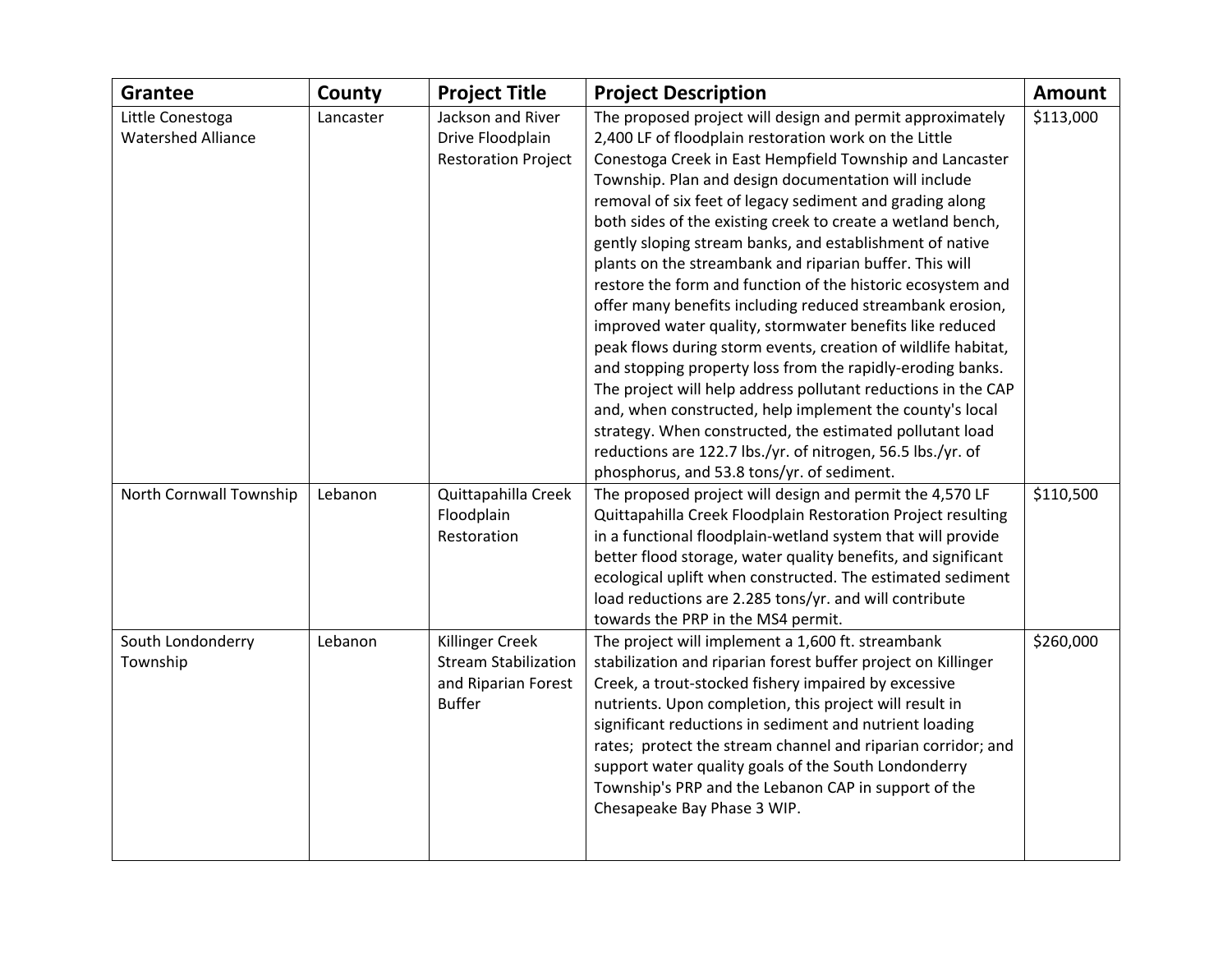| <b>Grantee</b>                                         | County   | <b>Project Title</b>                                             | <b>Project Description</b>                                                                                                                                                                                                                                                                                                                                                                                                                                                                                                                                                                                                                                                                                                                                                                                            | <b>Amount</b> |
|--------------------------------------------------------|----------|------------------------------------------------------------------|-----------------------------------------------------------------------------------------------------------------------------------------------------------------------------------------------------------------------------------------------------------------------------------------------------------------------------------------------------------------------------------------------------------------------------------------------------------------------------------------------------------------------------------------------------------------------------------------------------------------------------------------------------------------------------------------------------------------------------------------------------------------------------------------------------------------------|---------------|
| Lehigh County<br><b>Conservation District</b>          | Lehigh   | Lehigh Parkway<br>Stream<br>Enhancement                          | The project involves installing in-stream fish habitat<br>structures to improve habitat and help stabilize degraded<br>streambanks along 730 ft. reach of the Little Lehigh Creek                                                                                                                                                                                                                                                                                                                                                                                                                                                                                                                                                                                                                                     | \$74,800      |
|                                                        |          |                                                                  | that flows through the Lehigh Parkway. When constructed,<br>the project will reduce an estimated 254.4 lbs./yr. of<br>nitrogen, 280.32 lbs./yr. of phosphorus, and 83.95 tons/yr.<br>of sediment.                                                                                                                                                                                                                                                                                                                                                                                                                                                                                                                                                                                                                     |               |
| Lehigh County<br><b>Conservation District</b>          | Lehigh   | <b>Williams Street</b><br>Park Stream<br>Stabilization           | The project involves stabilizing 1,400 ft. of streambank and<br>planting approximately 1 ac. of riparian buffer to reduce<br>erosion, reconnect the floodplain and reduce flooding<br>impacts, and reduce impacts of nonpoint source pollution<br>from stormwater runoff. Community volunteers will be<br>involved from the region to foster a sense of ownership in<br>this project that is located within Williams Street Park in<br>Emmaus. The estimated load reductions are 259.2 lbs./yr. of<br>nitrogen, 234.9 lbs./yr. of phosphorus, and 77.6 tons/yr. of<br>sediment.                                                                                                                                                                                                                                       | \$89,275      |
| Earth Conservancy                                      | Luzerne  | Askam Borehole<br><b>AMD Treatment</b><br>System<br>Reassessment | The project will reassess its Askam Borehole AMD<br>Treatment System which is not functioning as designed and<br>experiencing mechanical problems. The resulting report will<br>provide a comparative analysis of repair/replacement<br>models and evaluate the efficacy, feasibility, and costs.                                                                                                                                                                                                                                                                                                                                                                                                                                                                                                                     | \$79,050      |
| <b>Lycoming County</b><br><b>Conservation District</b> | Lycoming | Cover Crops and<br>Soil Health                                   | The project will increase the amount of cover crops being<br>planted and increase the number of multispecies cover<br>crops being planted by operations, already using cover<br>crops, for more benefits. The grant will fund an incentive<br>payment program to plant cover crops. The district will host<br>at least one cover crop meeting and field day at the<br>Lycoming County Farm. Funding also will go towards the<br>purchase of a no-till drill for farmers to plant more no-till<br>crops and have access to a no-till drill to plant a cover crop<br>during the small planting window at the growing season's<br>end. The project will reduce nutrient and sediment pollutant<br>loads, including an estimated 5,978 lbs./yr. of nitrogen, 5<br>lbs./yr. of phosphorus, and 3.712 tons/yr. of sediment. | \$100,000     |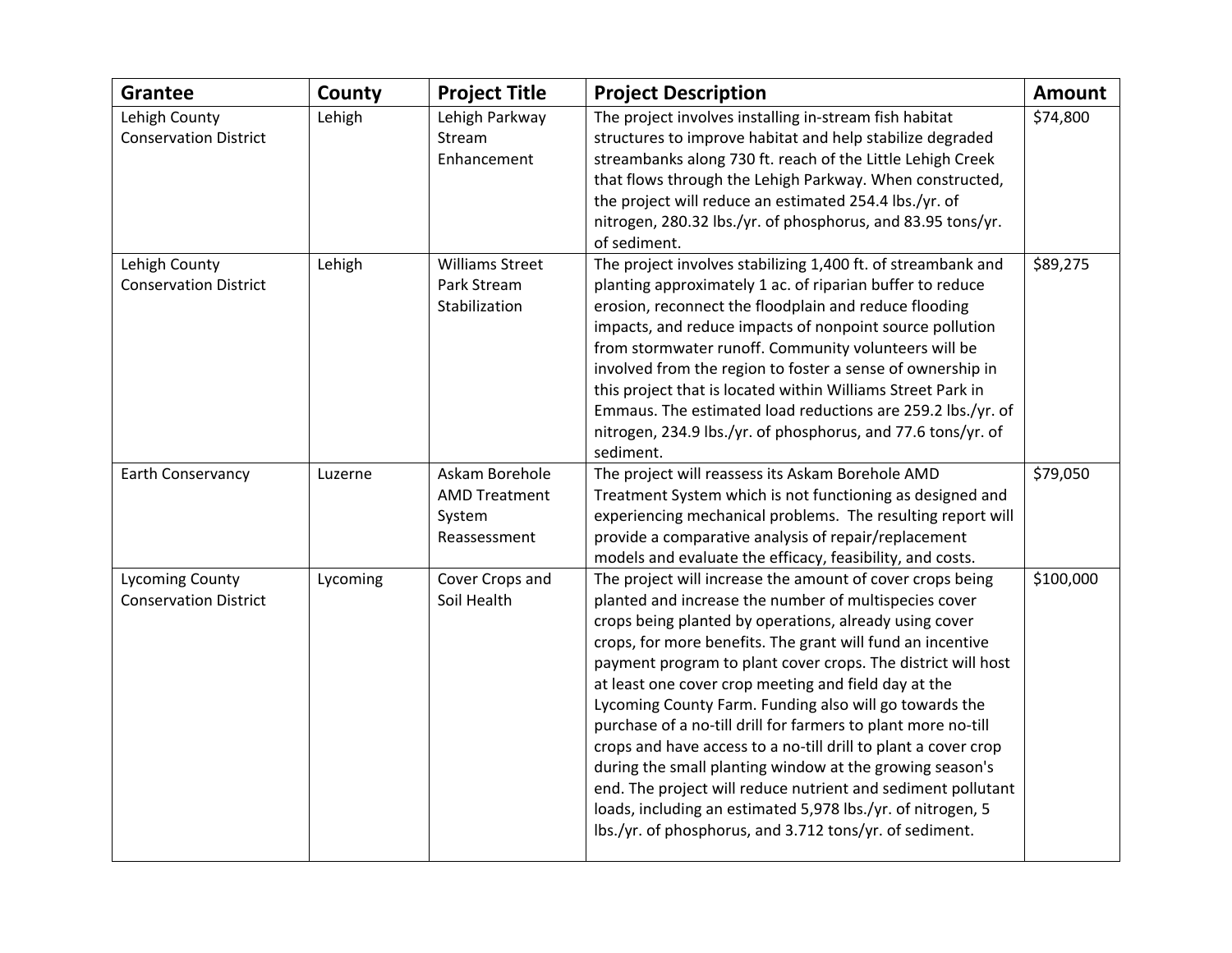| <b>Grantee</b>                                       | County              | <b>Project Title</b>                                                        | <b>Project Description</b>                                                                                                                                                                                                                                                                                                                                                                                                                                                                                                                                                                                                                                                                                                                                              | <b>Amount</b> |
|------------------------------------------------------|---------------------|-----------------------------------------------------------------------------|-------------------------------------------------------------------------------------------------------------------------------------------------------------------------------------------------------------------------------------------------------------------------------------------------------------------------------------------------------------------------------------------------------------------------------------------------------------------------------------------------------------------------------------------------------------------------------------------------------------------------------------------------------------------------------------------------------------------------------------------------------------------------|---------------|
| Northcentral<br>Pennsylvania<br>Conservancy          | Lycoming            | Chesapeake Bay<br>Sediment<br>Reduction                                     | Eroding streambanks will be stabilized, and streams<br>reconnected to their floodplains along agriculturally-<br>impaired streams in the Chesapeake Bay portion of DEP's<br>North Central region. Other sources of sediment will also be<br>addressed using agricultural BMPs, such as exclusionary<br>fencing, stabilized stream crossings, riparian buffers, and<br>streambank stabilization.                                                                                                                                                                                                                                                                                                                                                                         | \$625,000     |
| Chesapeake Conservancy                               | Lycoming,<br>Centre | North Central PA<br>Rapid Stream<br>Delisting<br><b>Restoration Project</b> | The project will implement farm restoration projects in<br>DEP's North Central region, including design, permitting, and<br>construction for 3 named farm restoration projects and<br>funding for other farm restoration projects that may include<br>agricultural BMPs such as streambank exclusion fencing,<br>livestock crossings, off stream watering facilities, in-stream<br>projects, riparian buffer restoration, and barnyard or<br>manure handling practices, as well as field practices like<br>access lane improvements.                                                                                                                                                                                                                                    | \$550,998     |
| <b>McKean County</b><br><b>Conservation District</b> | McKean              | <b>Upper Allegheny</b><br><b>Agricultural BMP</b><br>Project                | The project implements restoration practices in the Upper<br>Allegheny River subwatersheds and is a coordinated<br>planning and implementation process expected to help<br>landowners identify their goals and objectives, inventory<br>and assess available resources, select and implement<br>preferred solutions, and monitor results for effectiveness.                                                                                                                                                                                                                                                                                                                                                                                                             | \$352,214     |
| East Allen Township                                  | Northampton         | <b>Stream and Habitat</b><br>Restoration at<br><b>Bicentennial Park</b>     | East Allen Township's Bicentennial Park has recently been<br>expanded with a 24-acre parcel containing an unnamed<br>tributary to the Catasaqua Creek which is severely impacted<br>by stormwater and contributes significant runoff and<br>sedimentation to the Catasaqua. This project will install<br>several stormwater and sedimentation BMPs including a<br>sediment forebay, naturalized wetland marsh areas, riparian<br>buffers, and also native grassland habitats and recreational<br>features to improve downstream quality, address MS4<br>requirements, and improve the public utility of the site. The<br>project is estimated to reduce pollutant loads by 35.5<br>tons/yr. of sediment, 1,066 lbs./yr. of nitrogen, and 782<br>lbs./yr. of phosphorus. | \$180,000     |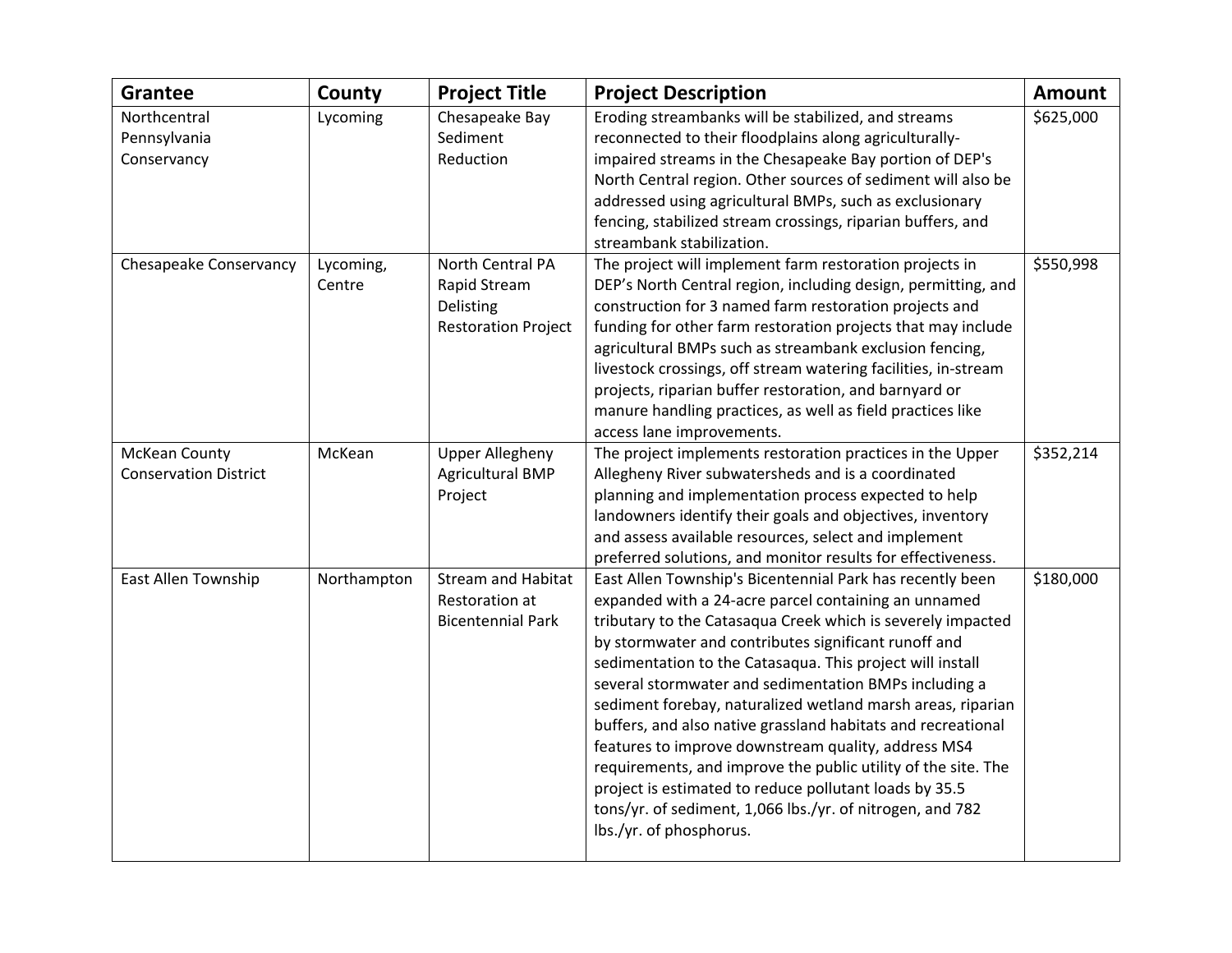| <b>Grantee</b>                                                      | County               | <b>Project Title</b>                                                                                          | <b>Project Description</b>                                                                                                                                                                                                                                                                                                                                                                                                                                                                                                                                                  | <b>Amount</b> |
|---------------------------------------------------------------------|----------------------|---------------------------------------------------------------------------------------------------------------|-----------------------------------------------------------------------------------------------------------------------------------------------------------------------------------------------------------------------------------------------------------------------------------------------------------------------------------------------------------------------------------------------------------------------------------------------------------------------------------------------------------------------------------------------------------------------------|---------------|
| Northampton County<br>Chief Exec Officer                            | Northampton          | Monocacy Creek<br>Restoration at<br>Archibald Johnston<br><b>Conservation Area</b><br>- Construction<br>Phase | The project will complete a one-mile stream restoration<br>project along the Monocacy Creek, an impaired High<br>Quality-Coldwater Fishery, Class A Wild Trout, and Trophy<br>Trout waters, in the Archibald Johnston Conservation Area.<br>The design and permitting process is complete. The<br>construction will remove a series of dilapidated dams and<br>crossings, streambank stabilization, instream habitat<br>enhancement, and riparian buffer plantings.                                                                                                         | \$150,000     |
| Pennsylvania<br><b>Horticultural Society</b>                        | Philadelphia         | TreeVitalize<br>Watersheds 16                                                                                 | The project will administer funding to local nonprofits and<br>governments to plant trees and shrubs in riparian areas,<br>wetlands, stormwater basins and areas immediately upslope<br>with the goal of improving water quality, air quality, flood<br>control, and food and habitat for local fauna. With partners,<br>Pennsylvania Horticultural Society will solicit, review, and<br>award project applications; review requests for<br>reimbursement; issue payments for proven expenses;<br>publicize the program; and compile yearly statistics for<br>distribution. | \$250,000     |
| Pennsylvania Association<br>of Conservation Districts<br>(PACD) Inc | Statewide<br>Project | <b>PACD Engineering</b><br>Technical<br>Assistance Program                                                    | The PACD Engineering Assistance Program provides<br>statewide engineering and soils technical assistance to<br>entities developing or implementing a watershed<br>assessment, watershed restoration plan, or watershed<br>protection plan.                                                                                                                                                                                                                                                                                                                                  | \$2,047,769   |
| Pennsylvania Association<br>of Conservation Districts<br>Inc        | Statewide<br>Project | PACD Agricultural<br>Plan<br>Reimbursement<br>Program                                                         | The project is a reimbursement program to help farmers<br>statewide develop agricultural plans for their operations.                                                                                                                                                                                                                                                                                                                                                                                                                                                        | \$500,000     |
| Pennsylvania Interfaith<br>Power and Light                          | Statewide<br>Project | Watershed<br>Protection and<br>Water<br>Conservation,<br><b>Education and</b><br>Outreach Program             | The project is a statewide watershed protection and water<br>conservation education and outreach program focused on<br>urban and rural environmental justice communities located<br>in the restoration priority areas and others as outlined in<br>Section 303(d) of the Integrated Report. The project will<br>share information on watershed protection, water<br>conservation, watershed impairment and the issues<br>surrounding watershed impairment, and BMP<br>implementation in the designated priority areas.                                                      | \$140,546     |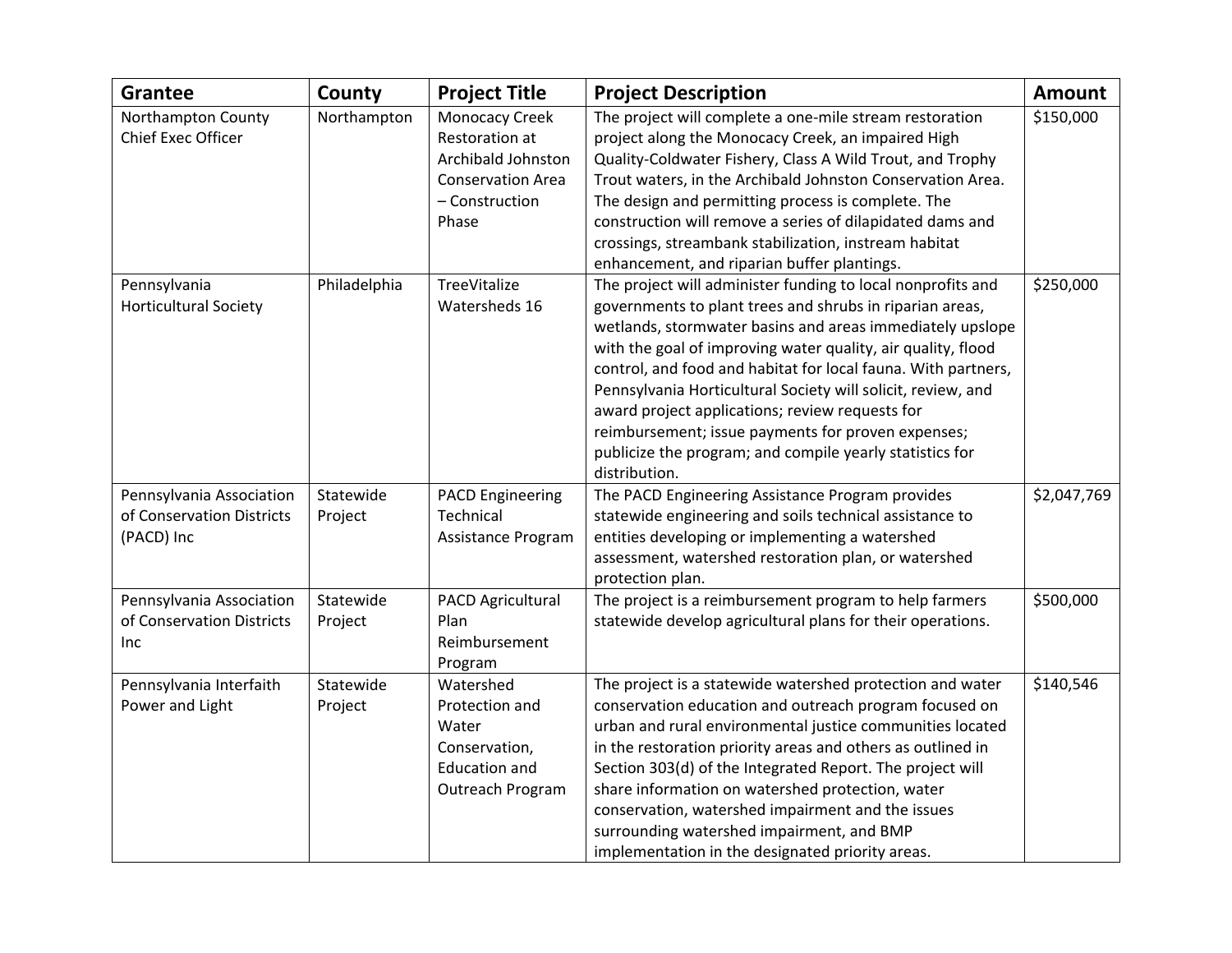| <b>Grantee</b>                | County               | <b>Project Title</b>                                 | <b>Project Description</b>                                                                                          | <b>Amount</b> |
|-------------------------------|----------------------|------------------------------------------------------|---------------------------------------------------------------------------------------------------------------------|---------------|
| <b>Stream Restoration Inc</b> | Statewide<br>Project | <b>Passive Treatment</b><br><b>O&amp;M Technical</b> | The project will provide watershed groups, nonprofit<br>organizations, conservation districts and governmental      | \$281,888     |
|                               |                      | Assistance 5                                         | agencies, technical assistance related to the monitoring,                                                           |               |
|                               |                      |                                                      | operation, and maintenance of passive treatment systems.                                                            |               |
|                               |                      |                                                      | The project will provide a statewide snapshot of passive                                                            |               |
|                               |                      |                                                      | treatment systems and select stream monitoring points.                                                              |               |
| Trout Unlimited, Inc          | Statewide<br>Project | Nonpoint Source<br>Technical                         | The project will provide free technical assistance to eligible<br>entities interested to implement BMPs that reduce | \$210,000     |
|                               |                      | Assistance Program                                   | sediment and/or nutrient loadings as a result of agricultural                                                       |               |
|                               |                      |                                                      | runoff and stream degradation within the Chesapeake Bay<br>watershed.                                               |               |
| Trout Unlimited, Inc          | Statewide            | <b>AMD Technical</b>                                 | The project will provide free technical assistance to county                                                        | \$200,000     |
|                               | Project              | Assistance Program                                   | conservation districts, watershed organizations, and other                                                          |               |
|                               |                      |                                                      | entities to address AMD pollution. Technical assistance                                                             |               |
|                               |                      |                                                      | includes rapid watershed snapshots, evaluations, and                                                                |               |
|                               |                      |                                                      | recommendations for improving existing passive treatment                                                            |               |
|                               |                      |                                                      | systems, conceptual design plans, and biological surveys.                                                           |               |
| <b>Union County</b>           | Union                | <b>Union County</b>                                  | The project will develop agricultural planning documents                                                            | \$435,100     |
| <b>Conservation District</b>  |                      | Agricultural                                         | that promote soil health practices throughout Union                                                                 |               |
|                               |                      | Planning and Soil                                    | County. The project will assist agricultural operators                                                              |               |
|                               |                      | <b>Health Program</b>                                | produce plans to address erosion and sedimentation and                                                              |               |
|                               |                      |                                                      | nutrient management on their farming operations. To                                                                 |               |
|                               |                      |                                                      | develop the planning documents, the district will require soil                                                      |               |
|                               |                      |                                                      | and manure testing analysis to allow for more efficient and                                                         |               |
|                               |                      |                                                      | effective plan management development. Additionally, the                                                            |               |
|                               |                      |                                                      | project would assist producers to implement multi-species                                                           |               |
|                               |                      |                                                      | cover cropping on their operations. Once the producers<br>have enrolled in plan development and/or submit existing  |               |
|                               |                      |                                                      | plans for review, they will be eligible to receive a cost share                                                     |               |
|                               |                      |                                                      | toward the purchase of a multi-cover crop seed blend.                                                               |               |
|                               |                      |                                                      | Educational field days with leaders in the agricultural                                                             |               |
|                               |                      |                                                      | community will be hosted to provide a higher level of soil                                                          |               |
|                               |                      |                                                      | health analysis to a select group of farmers to advance their                                                       |               |
|                               |                      |                                                      | agricultural ambassadorship.                                                                                        |               |
|                               |                      |                                                      |                                                                                                                     |               |
|                               |                      |                                                      |                                                                                                                     |               |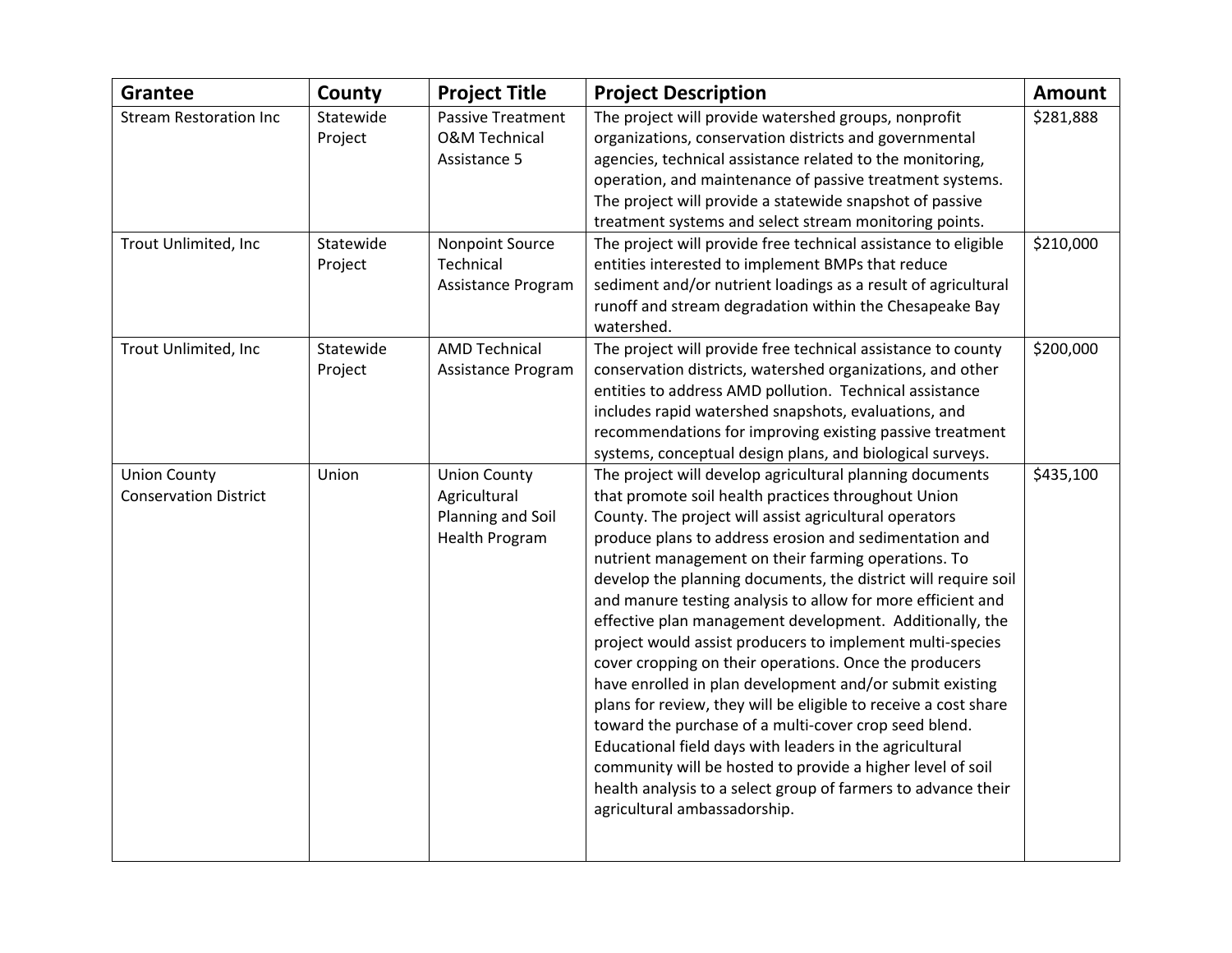| <b>Grantee</b>                                     | County       | <b>Project Title</b>                  | <b>Project Description</b>                                                                                    | <b>Amount</b> |
|----------------------------------------------------|--------------|---------------------------------------|---------------------------------------------------------------------------------------------------------------|---------------|
| Northwest Pennsylvania<br><b>Eminent Community</b> | Venango      | Management and<br>Continuation of the | The Greenways Block Grant program leverages money<br>between various state agencies to establish a mini-grant | \$200,000     |
| Institute                                          |              | Northwest                             | program with the goal to implement practices and                                                              |               |
|                                                    |              | Pennsylvania                          | restoration methods addressing nonpoint source pollution                                                      |               |
|                                                    |              | Greenways                             | with priority given to projects in impaired and/or special                                                    |               |
|                                                    |              | Implementation                        | protection waters.                                                                                            |               |
|                                                    |              | <b>Block Grants</b>                   |                                                                                                               |               |
| North Franklin Township                            | Washington   | North Franklin                        | The project will perform streambank restoration on                                                            | \$262,500     |
|                                                    |              | Township                              | Chartiers Creek between Ridgewood Drive and Reservoir 1                                                       |               |
|                                                    |              | Streambank                            | to address streambank erosion and siltation to reduce                                                         |               |
|                                                    |              | Restoration-                          | overall stream impairment caused by agricultural and urban                                                    |               |
|                                                    |              | <b>Construction Phase</b>             | runoff at an approved location in the township's PRP. The                                                     |               |
|                                                    |              |                                       | project will contribute towards the township's MS4 permit                                                     |               |
|                                                    |              |                                       | requirements. The estimated pollutant load reductions are                                                     |               |
|                                                    |              |                                       | 112.5 lbs./yr. of nitrogen, 102 lbs./yr. of phosphorus, and                                                   |               |
|                                                    |              |                                       | 33.66 tons/yr. of sediment.                                                                                   |               |
| <b>Washington County</b>                           | Washington   | Ten Mile Creek                        | The project will reduce sediment and nutrient inputs along                                                    | \$156,094     |
| <b>Watershed Alliance</b>                          |              | <b>Restoration Project</b>            | more than 2,000 LF of Ten Mile Creek by installing habitat                                                    |               |
|                                                    |              |                                       | structures along the stream section. The estimated load                                                       |               |
|                                                    |              |                                       | reductions are approximately 390 lbs./yr. of nitrogen, 353                                                    |               |
|                                                    |              |                                       | lbs./yr. of phosphorus, and 116.73 tons/yr. of sediment. The                                                  |               |
|                                                    |              |                                       | pollutant load reductions will significantly improve the                                                      |               |
|                                                    |              |                                       | waterways downstream of the project site.                                                                     |               |
| Loyalhanna Watershed                               | Westmoreland | Mill Creek and                        | Flooding and erosion have negatively impacted properties                                                      | \$233,000     |
| Association, Inc.                                  |              | Fourmile Run                          | within the Loyalhanna Creek watershed bringing about                                                          |               |
|                                                    |              | Stream                                | property loss and severe sedimentation issues. Three sites                                                    |               |
|                                                    |              | Improvement                           | on Mill Creek and one site on Fourmile Run, totaling over                                                     |               |
|                                                    |              | Project                               | 2,500 LF, will be restored using instream habitat devices to                                                  |               |
|                                                    |              |                                       | provide sediment reduction, restore streambanks and flow                                                      |               |
|                                                    |              |                                       | while improving overall aquatic health and provide more                                                       |               |
|                                                    |              |                                       | ecotourism and environmental education opportunities to                                                       |               |
|                                                    |              |                                       | the area.                                                                                                     |               |
| Mehoopany Creek                                    | Wyoming      | Mehoopany Creek -                     | The project involves the design and permitting on Windy                                                       | \$59,880      |
| Watershed Association,                             |              | <b>Windy Valley</b>                   | Valley segment of Mehoopany Creek. The design includes                                                        |               |
| Inc.                                               |              | <b>Stream Restoration</b>             | adapting previous design plans to the existing conditions                                                     |               |
|                                                    |              |                                       | and permitting.                                                                                               |               |